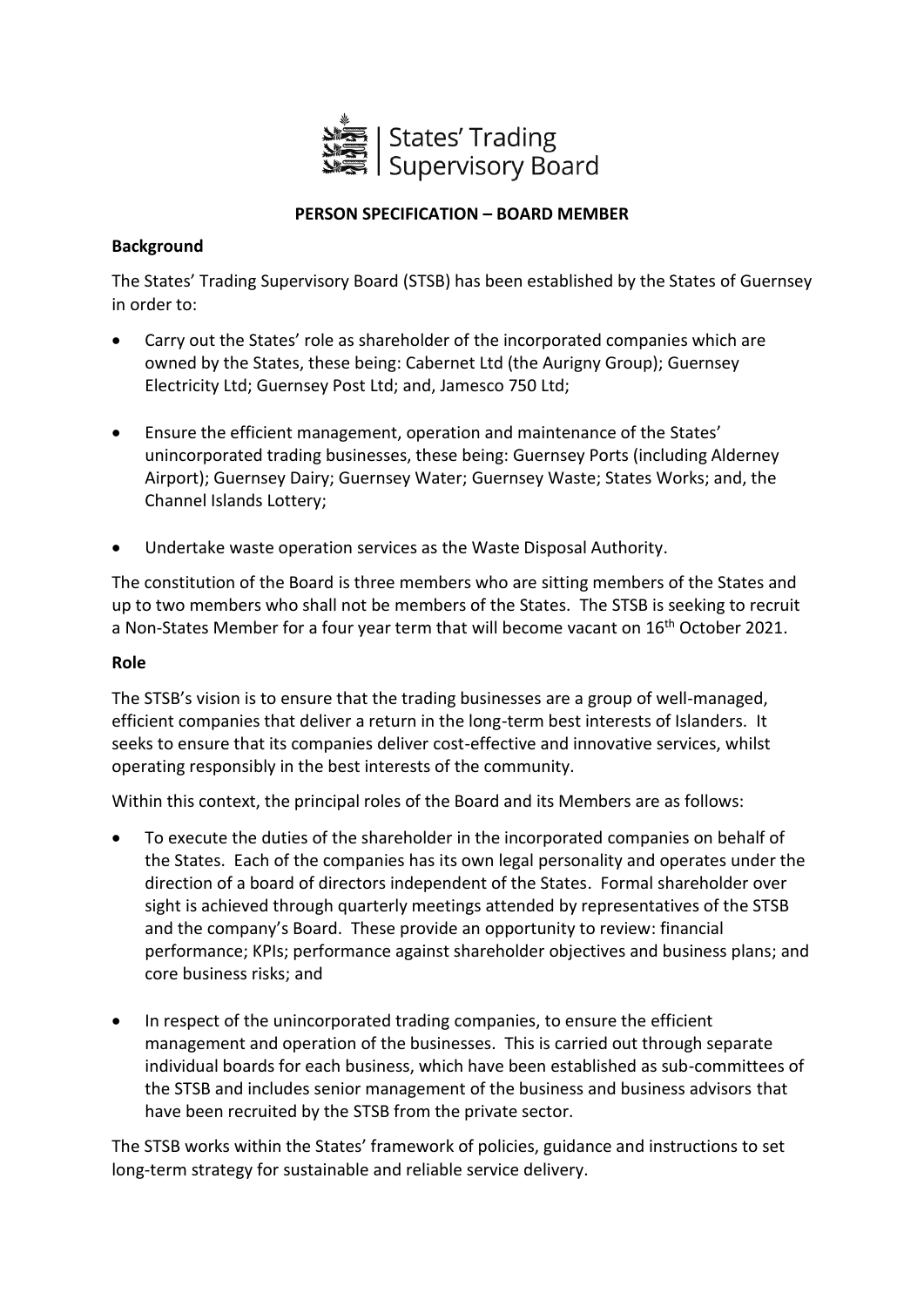## **KEY CRITERIA**

Non-States' Members are appointed to the STSB by the States of Deliberation upon the nomination of the President of the STSB. The Board wishes to recommend the appointment of candidate who can demonstrate a mixture of experience in the essential and desirable criteria set out in the table below:

|                                                | <b>ESSENTIAL</b>                                                                                                                                                                                           | <b>DESIRABLE</b>                                                                          |
|------------------------------------------------|------------------------------------------------------------------------------------------------------------------------------------------------------------------------------------------------------------|-------------------------------------------------------------------------------------------|
| <b>Experience</b>                              | Board experience at an<br>executive/non-executive level<br>Strategic direction<br>Strategic and operational<br>benchmarking<br>Customer responsiveness<br>Change management                                | Knowledge/experience of<br>$\bullet$<br>Guernsey's government                             |
| Knowledge &<br><b>Skills</b>                   | Board and shareholder<br>responsibilities<br>Corporate governance<br>٠<br><b>Risk Management</b><br>Operational efficiency and<br>performance review<br>A commercial, legal and/or<br>financial background | • Broad commercial experience<br>in utilities, manufacturing,<br>retail or infrastructure |
| Personal<br><b>Qualities</b>                   | Professional<br>Creative<br>Strong/constructive<br>$\bullet$<br>communicator<br>Strong analytical skills<br>Problem solver                                                                                 | Entrepreneurial<br>Visionary<br>Leadership                                                |
| <b>Qualifications</b>                          | <b>Professional Qualification</b>                                                                                                                                                                          | Diploma in Company Direction                                                              |
| <b>Motivation &amp;</b><br><b>Expectations</b> | Strong community<br>commitment<br>Commitment to customer<br>service                                                                                                                                        |                                                                                           |